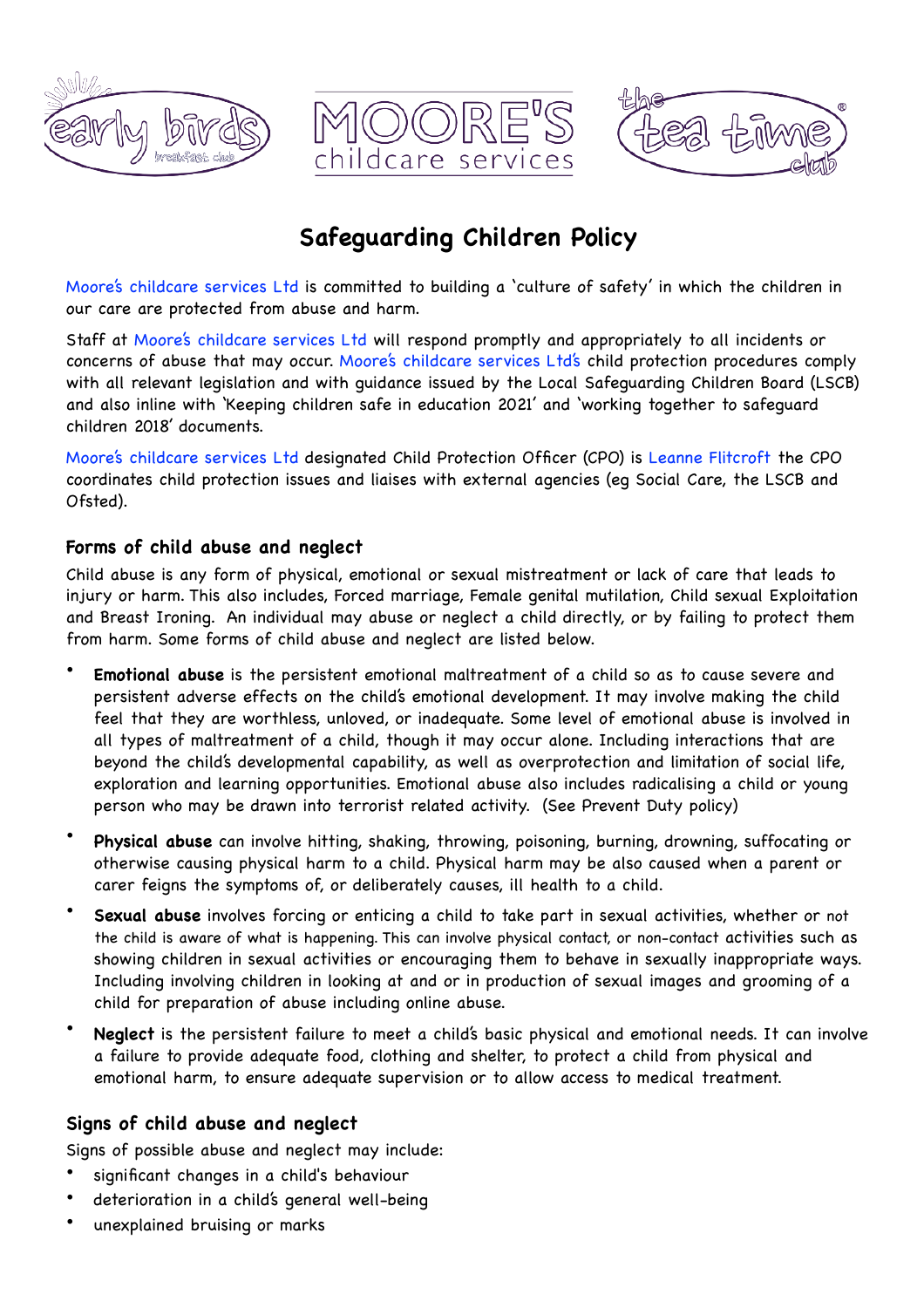- comments made by a child which give cause for concern
- Inappropriate behaviour displayed by other members of staff, or any other person. For example, inappropriate sexual comments, excessive one-to-one attention beyond the requirements of their role, or inappropriate sharing of images.

## **If abuse is suspected or disclosed**

When a child makes a disclosure to a member of staff, that member of staff will:

- Reassure the child that they were not to blame and were right to speak out
- Listen to the child but not question them
- Give reassurance that the staff member will take action
- Record the incident as soon as possible (see Logging an incident below).

If a member of staff witnesses or suspects abuse, they will record the incident straightaway. If a third party expresses concern that a child is being abused, we will encourage them to contact Social Care directly. If they will not do so, we will explain that the Club is obliged to and the incident will be logged accordingly.

## **Logging an incident**

All information about the suspected abuse or disclosure will be recorded on the **Logging a concern** form as soon as possible after the event. The record should include:

- Date of the disclosure or of the incident causing concern
- Date and time at which the record was made
- Name and date of birth of the child involved
- A factual report of what happened. If recording a disclosure, you must use the child's own words.
- Name, signature and job title of the person making the record.

The record will be given to Leanne Flitcroft the CPO who will decide whether they need to contact Social Care or make a referral. All referrals to Social Care will be followed up in writing on a MARF within 48 hours. If a member of staff at moore's childcare services Ltd thinks that the incident has not been dealt with properly, they may contact Social Care directly.

# **Allegations against staff**

If anyone makes an allegation of child abuse against a member of staff:

- The allegation will be recorded on an **Incident record** form. Any witnesses to the incident should sign and date the entry to confirm it.
- The allegation must be reported to the Local Authority Designated Officer (LADO) and to Ofsted .
- The LADO will advise if other agencies (eq police) should be informed, and Moore's childcare services Ltd will act upon their advice.
- Any telephone reports to the LADO will be followed up in writing within 48 hours on a MARF.
- Following advice from the LADO, it may be necessary to suspend the member of staff pending full investigation of the allegation.
- If appropriate the Moore's childcare services Ltd will make a referral to the Disclosure and Barring Service.

#### **Promoting awareness among Staff**

Moore's childcare services Ltd promotes awareness of child abuse issues through its staff training. Moore's childcare services Ltd ensures that:

- Its designated CPO has relevant experience and receives appropriate training
- The Safe recruitment practices set out are followed for all new staff including an enhanced DBS check and references.